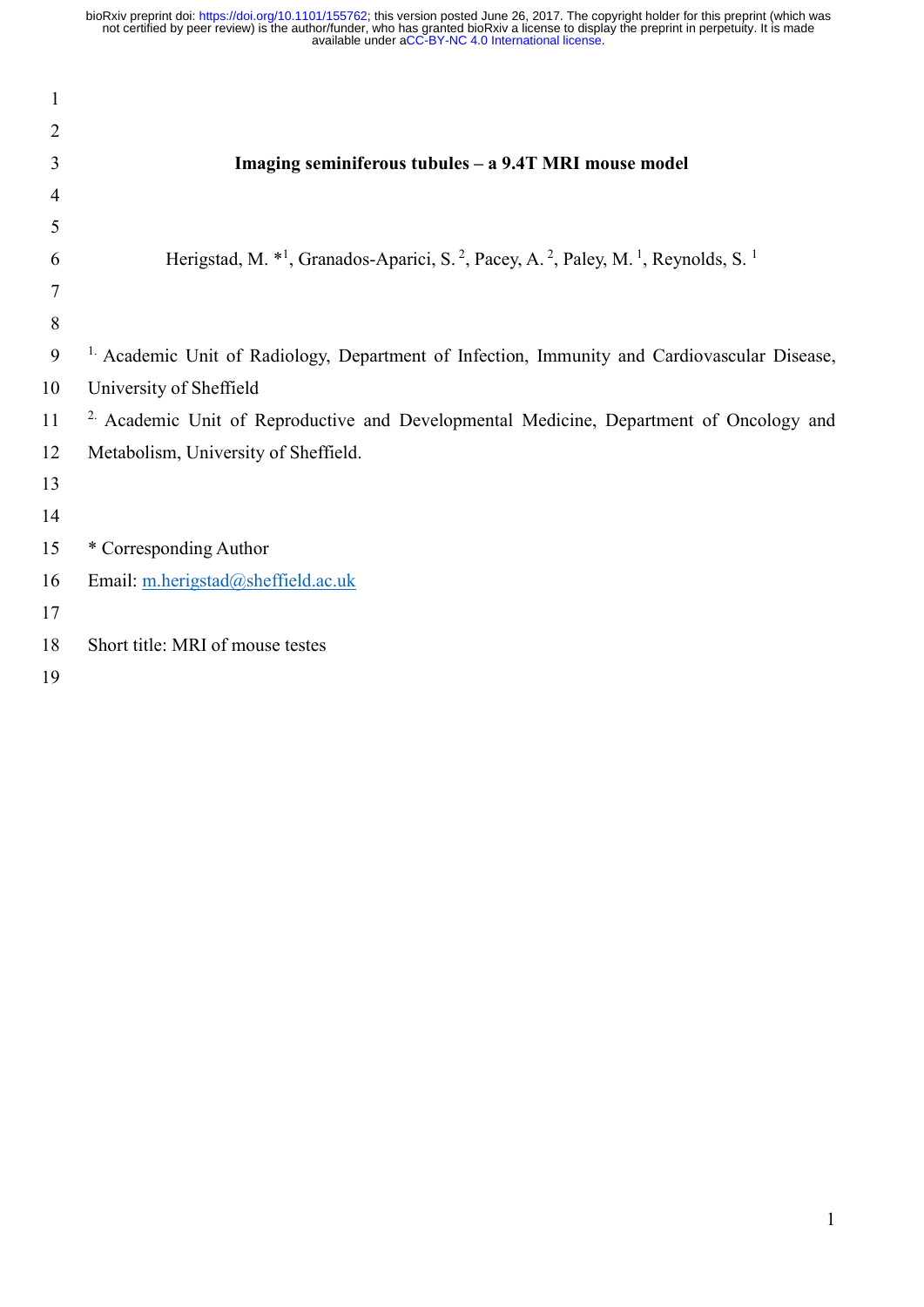#### <sup>20</sup>Abstract

21 Fertility problems affect many couples. Research into male fertility commonly uses mouse models 22 due to their availability and similar spermatogenesis to humans. A common target is the seminiferous 23 tubules, the site of spermatozoa production, typically studied using biopsies and histological analysis. 24 High-field Magnetic Resonance (MR) may offer a non-invasive alternative to investigate testicular 25 function in infertility models. Here, we assess seminiferous tubules structure in sacrificed mice to 26 determine the usefulness of MR compared to histology. Twelve mice (11 aged 35-57 days, one >9 27 months) were sacrificed and MR imaged at 9.4T with a Rapid Acquisition with Relaxation 28 Enhancement sequence. Testes were scanned in situ for all mice, and excised in a subset of mice (n=4). 29 A second subset of mice (n=4) had their testes selected for histological analysis. Seminiferous tubule 30 diameter was measured manually from MRI and histology images. Custom image analysis scripts 31 were created for the automated segmentation of seminiferous tubules and calculation of tissue 32 volumes. All ex vivo and in situ images of testes exhibited clear outlines of seminiferous tubules. 33 Ratio of total testis volume to volume of seminiferous tubules did not differ significantly between ex 34 vivo and in situ measurements, and were similar in mature and younger mice. Both total testis volume 35 and seminiferous tubule volume were larger in the mature animal. While histological slices trended 36 towards larger average seminiferous tubules diameter than MRI images, we found no significant 37 differences between MRI and histological measurements. High-field MRI can be used in a mouse 38 model to assess testicular structure in situ. All volumetric measurements compared favourably with 39 histological data. In situ scans also clearly showed identifiable extra-testicular tissues, such as 40 epididymis and prostate tissues. The potential to image tissues associated with sperm maturation as 41 well as spermatogenesis emphasises how MR could be a useful technique in mouse models of fertility, 42 however further work is required to optimize tissue segmentation and validate this method for use in 43 longitudinal studies. This type of measurement could be extended to human fertility studies in the 44 future.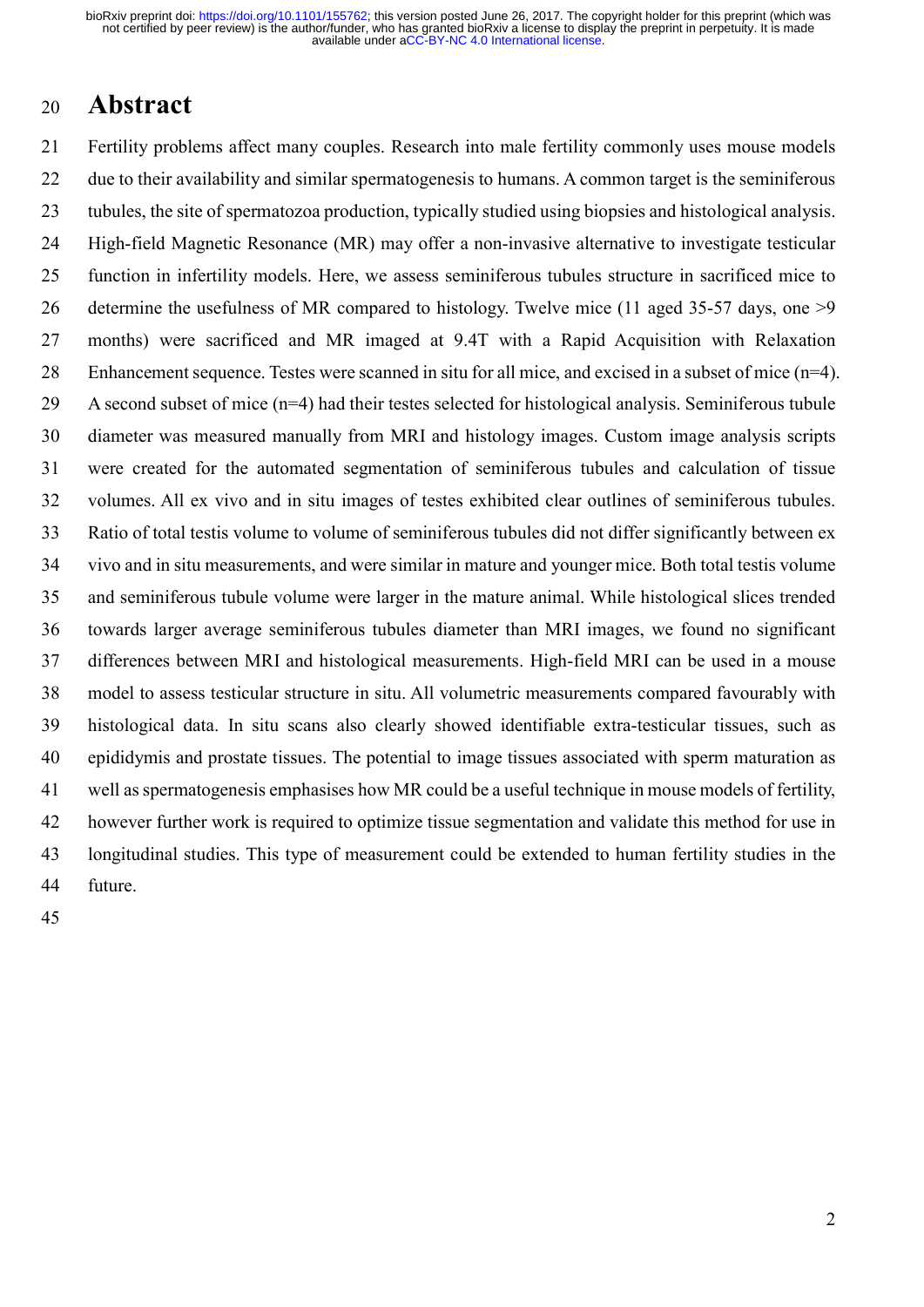# 46 Introduction

47 The production of sperm during the reproductive period in male mammals requires several key steps, 48 many of which are vulnerable to damage. Spermatogenesis is initiated in the epithelium of the 49 seminiferous tubules, which are convoluted, tightly packed tubes that constitute most of the testis 50 volume. Here, germ cells proliferate, go through meiosis and differentiation, before travelling via the 51 rete testis into the epididymis, where they mature and gain the capacity for motility (1). Structure and 52 function of the seminiferous tubules can be damaged by a range of medical conditions and 53 environmental insults, including viral infections (2), diabetes (3), ischaemic insult (4, 5) and exposure 54 to toxic compounds (6-8).

55

56 Mouse models are frequently used in male fertility research, due to their similarities with human 57 spermatogenesis processes (1). Such models can be used to identify causes of defects or manipulate 58 factors influencing key steps in spermatogenesis, which may not be practical nor ethical in human 59 studies. Investigation of testis structure and function in mouse models of fertility typically requires 60 dissection and histological analysis for visualisation and volume measurements of testes and their 61 different sub-structures (e.g. seminiferous tubules, epididymis). These are invasive procedures 62 necessitating the sacrifice of the animal, and are thus not compatible with longitudinal studies.

63

64 High-field magnetic resonance imaging (MRI) is non-invasive and has resolution capable of 65 visualising the internal structures of mice testes. In this study, we investigate how MRI can be used 66 to non-invasively assess testis size and structure in sacrificed mice, focusing on automated 67 identification and segmentation of seminiferous tubules as a measure of testicular development. We 68 seek to compare 9.4T MRI images of the mouse male reproductive system both in situ and ex vivo 69 with histological assessments in the same testes. We will comment upon the usefulness of MRI in 70 murine models of testicular health and disease and the potential for further development of this 71 technique in human clinical investigations.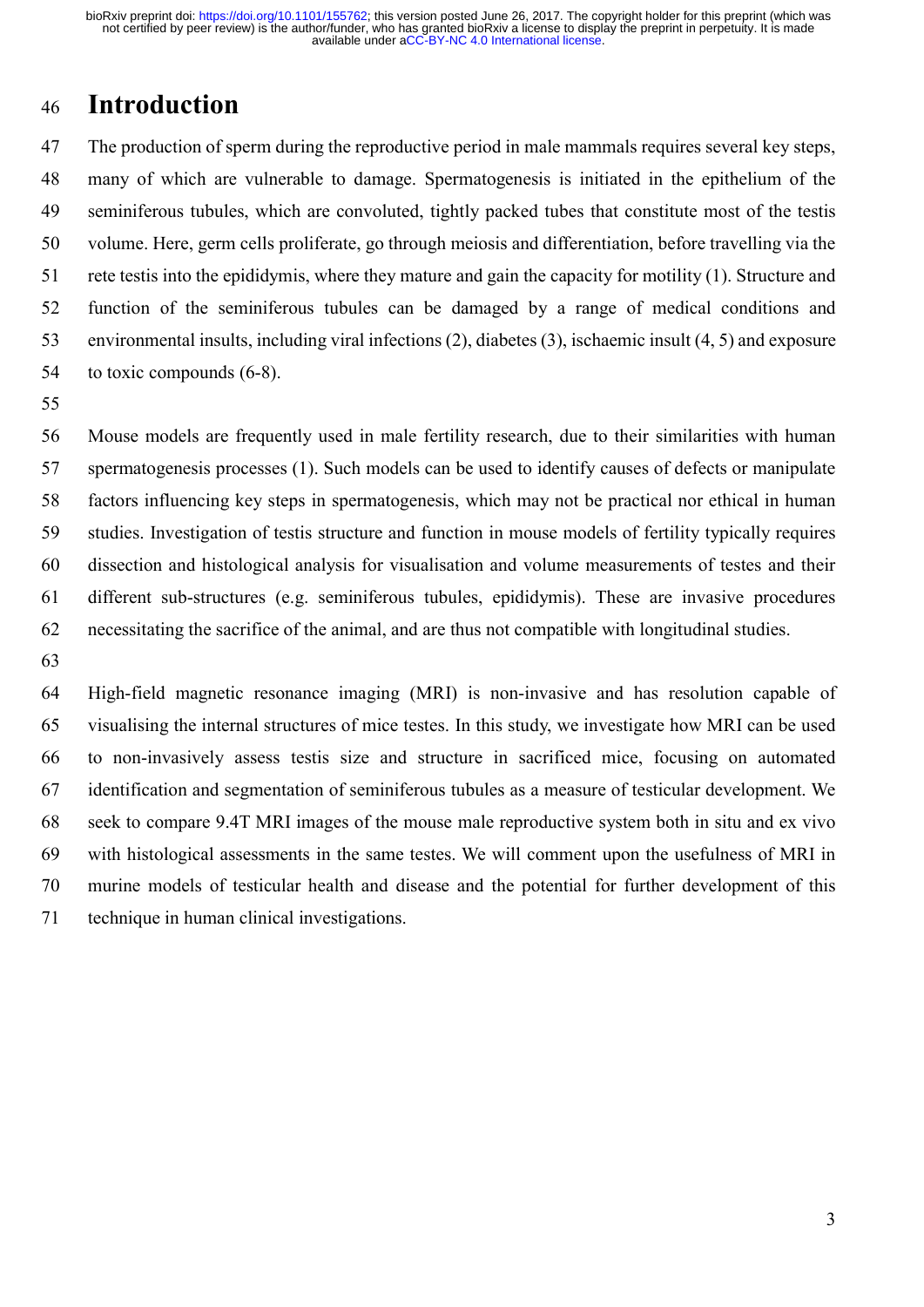## 72 Methods

#### 73 MRI protocol

74 Fig 1 illustrates the study protocol. Twelve sacrificed mice (11 aged 37-57 days, mean  $41.6 \pm 7.8$ , and 75 one mature mouse (>9 months)) from strains with no associated testicular dysfunction were scanned 76 in situ in a 9.4T MR scanner (Bruker BioSpin GmbH, Karlsruhe, Germany). The work was approved 77 by the Project Applications and Amendments Committee (a sub-committee of the University of 78 Sheffield Animal Welfare and Ethical Review Body). The animals were sacrificed using schedule 1 79 methods for reasons not related to this study. T1-weighted Fast Low Angle Shot (FLASH) sequences 80 were obtained to identify the reproductive organs and plan for high-resolution imaging of testicular 81 tissue. High-resolution imaging (in plane resolution 30-90µm) was performed with a Rapid 82 Acquisition with Relaxation Enhancement (RARE) sequence (TR/TE 5000/28 ms, see Table 1 for 83 full acquisition parameters). In a subset of mice (n=8), testes were excised. Out of these eight excised 84 testes, four were re-imaged (one fresh and three after fixing in 10% buffered formalin). The other 85 four were selected for histological analysis (see below). All animals and fresh ex vivo tissues were 86 scanned immediately or within 24 hours of sacrifice (storage at -20°C), and fixed tissues were scanned 87 within one week of sacrifice.



88

89 Fig 1. Schematic of protocol. Sacrificed male mice were first scanned in situ (a), followed by 90 excision of testes in a subset of mice (b). Testes were then either scanned (c) or prepared for 91 histological examination (d).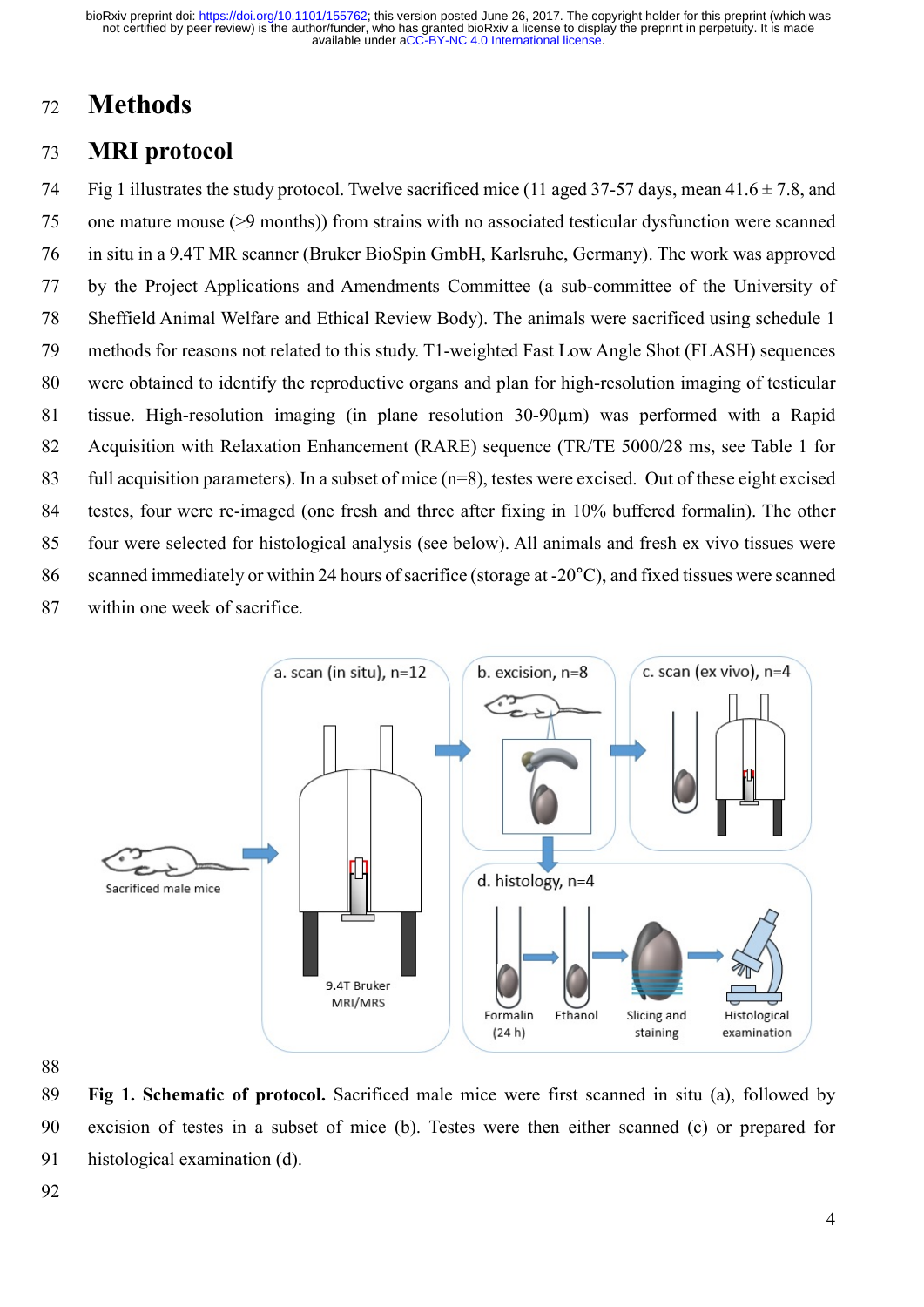|                 | N                | <b>RARE</b> TE      |    | <b>TR</b> | Slices/   | <b>NEX</b>     | Matrix  | FOV (mm)  | Resolution | Scan   |
|-----------------|------------------|---------------------|----|-----------|-----------|----------------|---------|-----------|------------|--------|
| <b>Tissue</b>   |                  | Factor $\vert$ (ms) |    | (ms)      | Thickness |                |         |           | (mm/px)    | time   |
|                 |                  |                     |    |           | (mm)      |                |         |           |            | (min)  |
| In situ         | N <sub>01</sub>  | 8                   | 28 | 5000      | 27/0.25   | 8              | 256/256 | 14.1/17.5 | 0.055      | 42.40  |
|                 | N <sub>0</sub> 2 | 4                   | 28 | 5000      | 15/0.5    | $\overline{8}$ | 256/256 | 23/23     | 0.090      | 42.40  |
|                 | N <sub>03</sub>  | 4                   | 28 | 5000      | 17/0.5    | 8              | 300/300 | 25/25     | 0.083      | 50.00  |
|                 | N <sub>04</sub>  | 4                   | 28 | 5000      | 19/0.5    | 8              | 300/300 | 25/25     | 0.083      | 50.00  |
|                 | N <sub>05</sub>  | 4                   | 28 | 5000      | 29/0.5    | 50             | 522/533 | 23.5/24   | 0.045      | 554.10 |
|                 | N <sub>06</sub>  | 4                   | 28 | 5000      | 37/0.5    | 64             | 533/533 | 24/24     | 0.045      | 709.20 |
|                 | N <sub>07</sub>  | 4                   | 28 | 5000      | 33/0.5    | 32             | 556/489 | 25/22     | 0.045      | 325.2  |
|                 | N <sub>08</sub>  | 4                   | 28 | 5000      | 31/0.5    | 64             | 533/489 | 24/22     | 0.045      | 650.4  |
|                 | N <sub>09</sub>  | $\overline{4}$      | 28 | 5000      | 21/0.5    | 8              | 500/390 | 22.5/17.5 | 0.045      | 64.4   |
|                 | N10              | $\overline{4}$      | 28 | 5000      | 21/0.5    | 8              | 507/511 | 22.8/23   | 0.045      | 84.4   |
|                 | N11              | $\overline{4}$      | 28 | 5000      | 23/1.0    | 8              | 533/523 | 24/23.5   | 0.045      | 86.4   |
|                 | N12              | $\overline{4}$      | 28 | 5000      | 33/0.5    | 8              | 556/522 | 25/23.5   | 0.045      | 86.4   |
| $Ex$ vivo $N01$ |                  | 8                   | 28 | 5000      | 19/0.5    | 512            | 316/231 | 7.9/5.8   | 0.030      | 955.4  |
|                 | N <sub>02</sub>  | $\overline{4}$      | 28 | 5000      | 19/0.5    | 180            | 356/240 | 10.4/7.3  | 0.030      | 900.0  |
|                 | N <sub>03</sub>  | 4                   | 28 | 5000      | 27/0.5    | 128            | 512/300 | 15.5/6    | 0.030      | 800.0  |
|                 | N <sub>04</sub>  | $\overline{4}$      | 28 | 5000      | 19/1.0    | 128            | 433/300 | 13/9      | 0.030      | 800.0  |

#### 93 Table 1: Scan parameters

94 N=subiect number: RARE= Rapid Acquisition with Relaxation Enhancement; TE=time echo; 95 TR=time repetition; NEX=number of averages; FOV=field of view.

96

#### 97 MR image analysis

98 Slices with clear seminiferous tubules were selected for each animal. Seminiferous tubule diameter 99 was measured manually (single axis) using Paravision v5.1 (Bruker BioSpin). As tubular diameter is 100 not uniform, an average of nine tubules across three slices (approximately centre-testis) were 101 measured and the diameters averaged. Regions of interest (ROIs) were drawn around all slices judged 102 to contain testicular tissue for one testis, chosen at random, from each animal. A custom MatLab 103 (Mathworks, Natick, MA, USA) image analysis script was then used for segmentation of 104 seminiferous tubules and calculation of tissue volumes. The script included three separate steps. First, 105 full testis tissue volume was calculated based on the sum of all voxels in the ROI. Second, 106 seminiferous tubules were segmented from testis tissue through thresholding (Otsu method (9)) to 107 remove background noise. The segmentation was based on standard deviation (SD) of the mean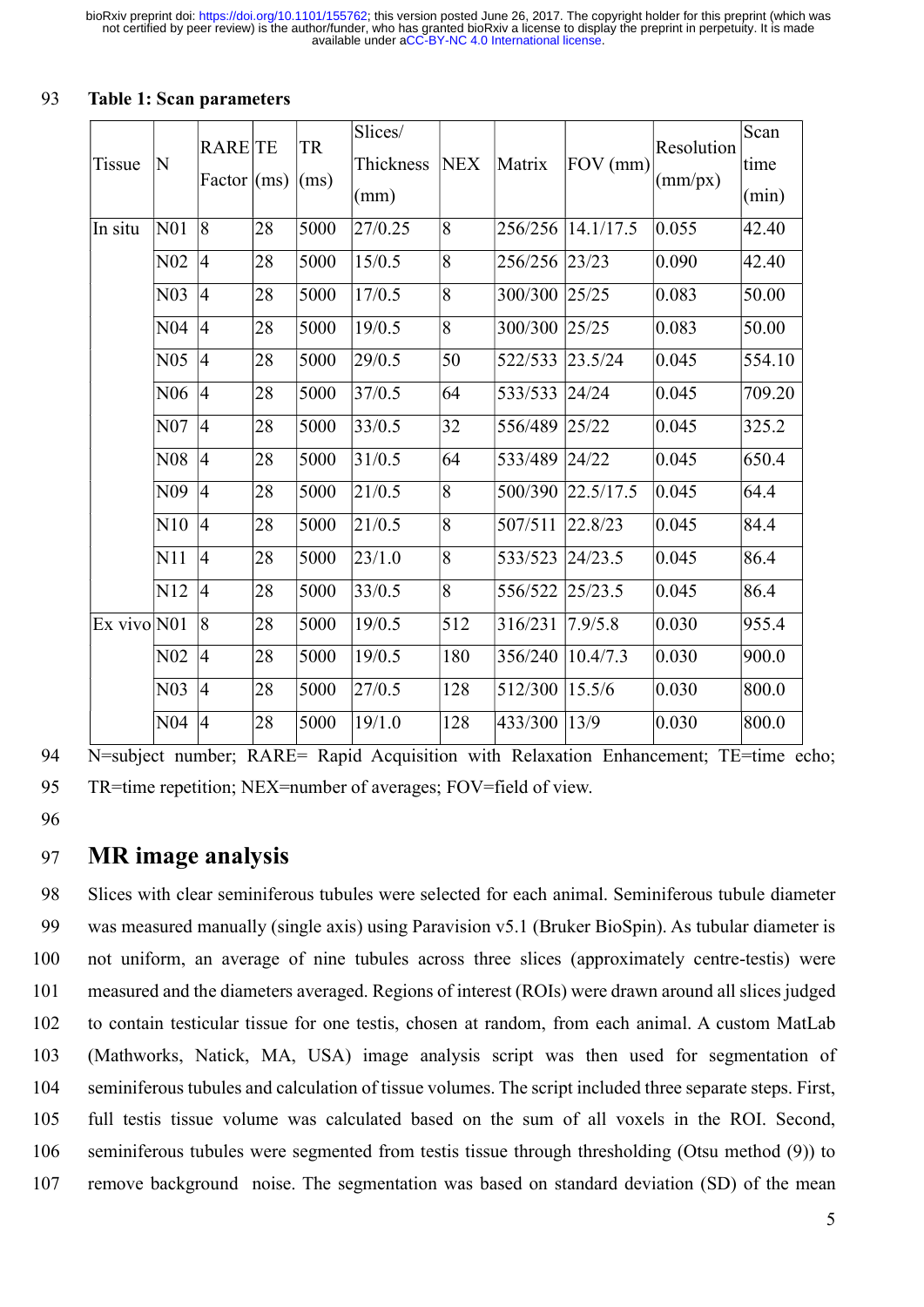108 signal within the ROI (low signal threshold: 1.5xSD, high signal threshold: 3xSD; thresholds were 109 derived from preliminary analysis of excised tissue from mature animal). Third, seminiferous tissue 110 volume was calculated based on the sum of the volumes of the non-zero voxels in the segmented 111 images. The script was optimised using scans of excised tissues and subsequently implemented for 112 the in situ scans.

113

#### 114 Histological preparation

115 Testes were excised and samples kept in 10% buffered formalin (NBS, Sigma, Irvine, UK) for 24 116 hours. The tissues were then dehydrated in an alcohol series to ensure complete water removal, treated 117 with xylene and embedded in paraffin. Paraffin blocks were cut into 5µm sections and stained with 118 hematoxylin and eosin (H&E, Surgipath Europe LTD, Peterborough, UK). Sections were imaged 119 using 4X and 10X objectives (Olympus CKX41). Nine measurements of seminiferous tubule 120 diameter were made across three sections (taken at approximately 50  $\mu$ m, 300 $\mu$ m and 550  $\mu$ m from 121 the testis edge) at 10X magnification (cross-sections of tubules) and the mean diameter calculated. 122

#### 123 Statistical analysis

124 Volumetric measurements were compared using a paired Student's t-test, and the relationship between

- 125 volumes and ages of the animals interrogated using linear correlation (MatLab). All values are quoted
- 126 as mean  $\pm$  SD.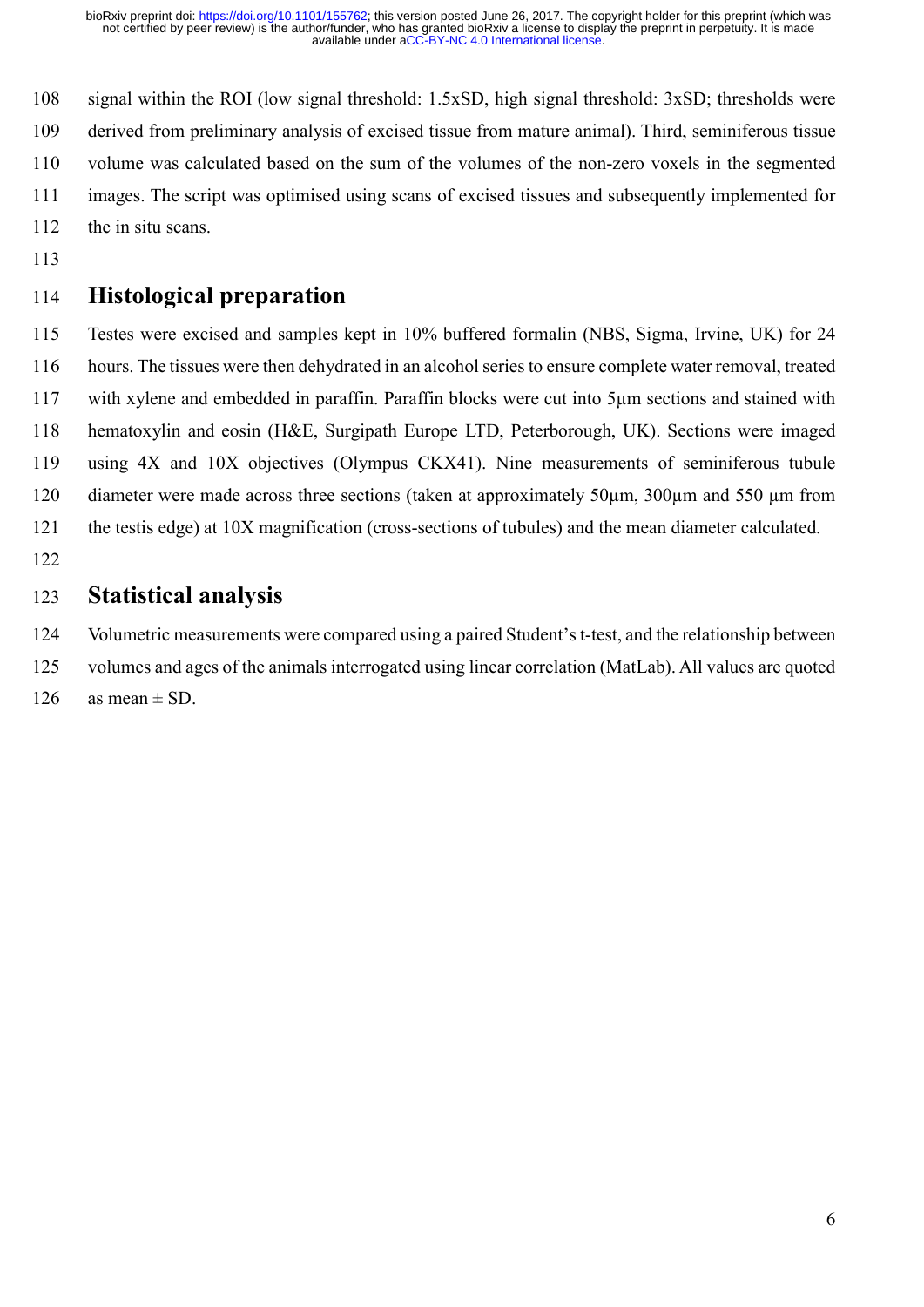# 127 Results

## 128 Images

129 Extra-testicular tissues were observed in situ using both FLASH and RARE imaging sequences and 130 included the epididymis, prostate gland, bladder and penis (Fig 2). All animals yielded usable ex vivo 131 and in situ images of testes, with clear outlines of seminiferous tubules (Fig 3). Histological analysis 132 produced detailed images of testicular tissue with delineated seminiferous tubules (Fig 4). An 133 example of identification of seminiferous tubules using automatic segmentation is shown in Fig 5.

134



135

136 Fig 2. Testes and extra-testicular tissues obtained in situ. Images are from subject N5 and 137 representative for the sample. Scan details are presented in Table 1. Images denoted 'Flash' were 138 acquired using a T1-weighted Fast Low Angle Shot (FLASH) sequence (TE=8ms, TR=500ms, 32 139 averages, FOV=23.5x24mm, matrix=522/533).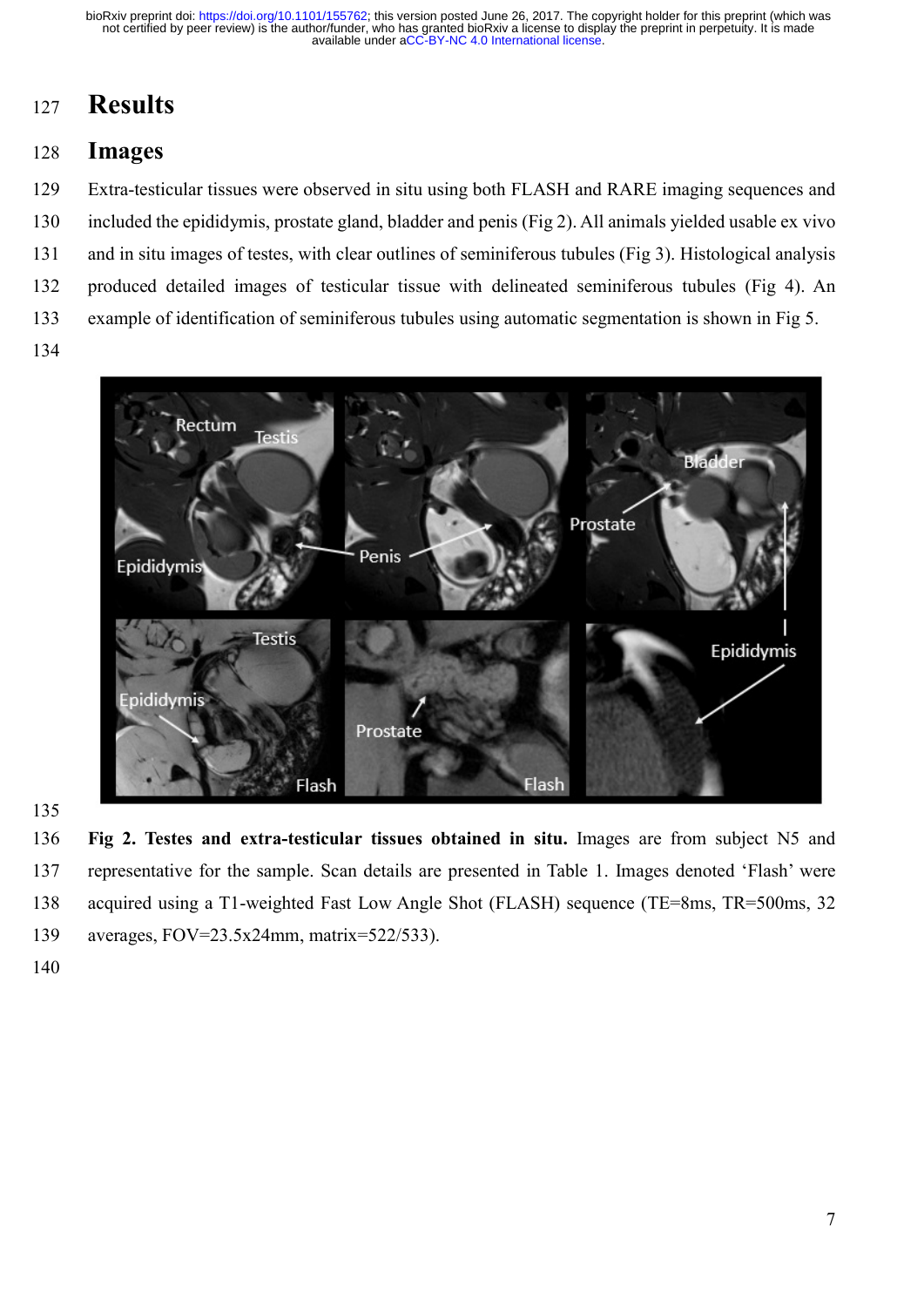

141

142 Fig 3. Structural MRI of mouse testes, ex vivo (A) and in situ (B). Slices approximately center-143 testis. Images are representative of the sample and include the mature reference individual (N1) and 144 a younger animal (N2, age 35 days). Vertical white bars represent 5mm. Scan details are presented in 145 Table 1.



147 Fig 4. H&E staining of testes. Images are from subject N11 and representative for the sample. a=4x 148 magnification, b=10x magnification. Scale bars (right corners) both 100 $\mu$ m. White arrows showing 149 example of cross section used for measurements (10).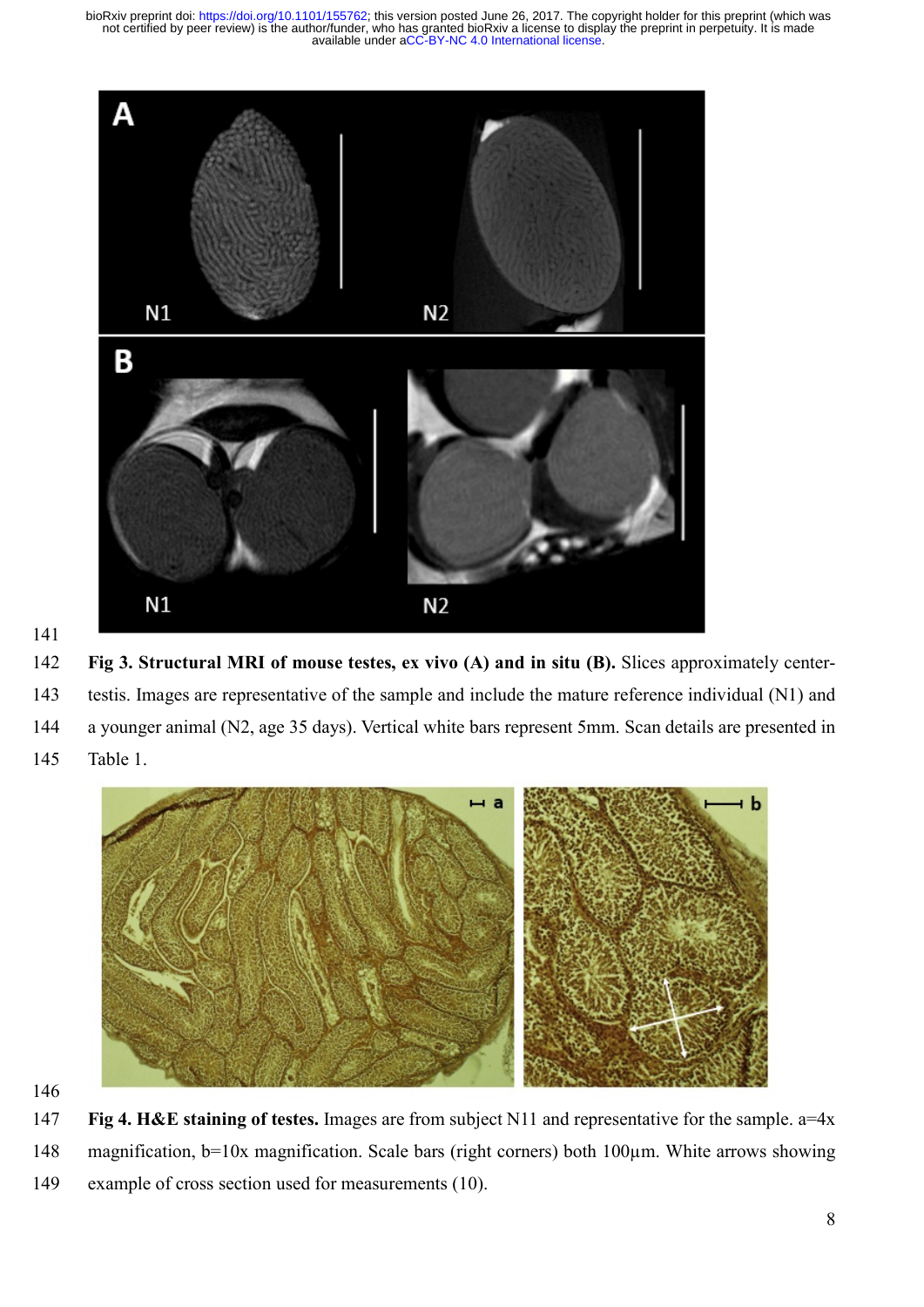

#### 150

151 Fig 5. Example of identification of seminiferous tubules using segmentation in subject N1. 152 Regions of interest were drawn around testis tissue (A and D). Images were thresholded (B and E) 153 using the Otsu method in MatLab, with high and low thresholds assigned based on standard deviation 154 of the mean signal (low 1.5xSD, high 3xSD). Seminiferous tubules and total tissue volume was 155 determined based on the sum of voxels in the processed images. Histogram represents number of 156 voxels at the threshold level used. A-C, ex vivo; D-F, in situ. C and F, stratified images.

157

#### 158 Calculated volumes

159 Volumes were calculated for in situ (n=12) and ex vivo scans (n=4). In situ scans showed a total testis 160 volume of 63.2  $\pm$  7.6µl (mean  $\pm$  SD), a seminiferous tubules volume of 57.0  $\pm$  6.9µl, and a 161 seminiferous tubule volume to total testis volume ratio of  $0.90 \pm 0.01$ .

- 162
- 163 Comparing the scans in mice selected for ex vivo MRI (n=4, one fresh and three fixed in 10% buffered
- 164 formalin), we observed no significant differences between in situ and ex vivo measurements. In these
- 165 animals, the total testis volume was  $69.9 \pm 5.5 \mu$  in situ and  $69.9 \pm 2.2 \mu$  ex vivo (p=0.97), the
- 166 seminiferous tubules volume was  $63.1 \pm 5.1 \mu$ l in situ and  $63.2 \pm 1.7 \mu$ l ex vivo (p=0.99). One animal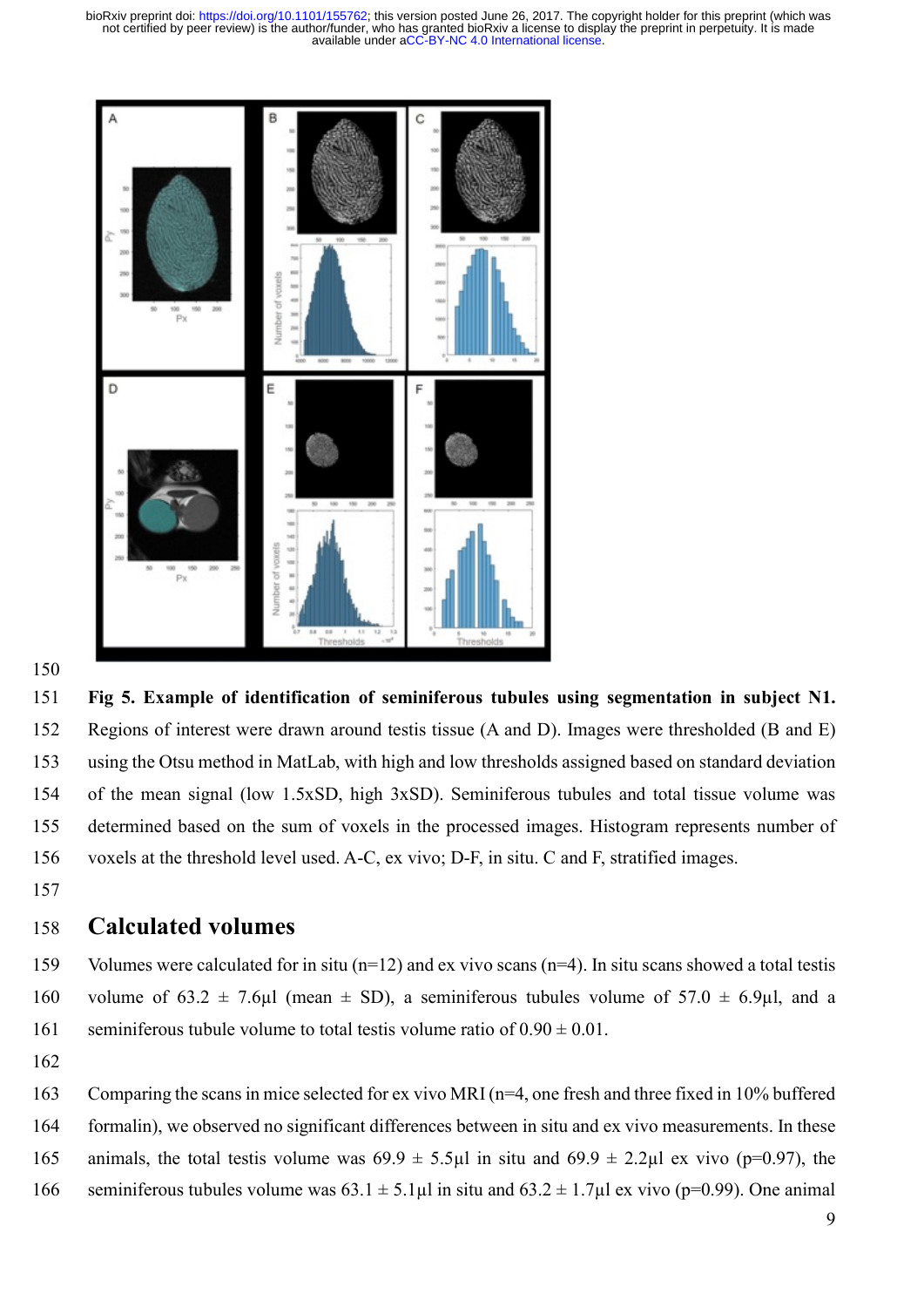167 (N3) showed lower volume (but no change in volume ratio) ex vivo due to compressed tissues in the 168 sample tube and was excluded from the comparison. Ratio calculations showed no difference in situ 169 versus ex vivo (both  $0.90 \pm 0.01$ , p=0.94).

170

#### 171 Seminiferous tubules diameter

172 Average seminiferous tubule diameter measured from in situ RARE images was  $164 \pm 16$ um (range 173 141-198, n=12). Comparing measurements of seminiferous tubule diameter in the mice selected for 174 histological analysis (n=4), we observed no significant differences between averages obtained using 175 histology and using MRI. MRI analysis in this subset showed average tubule diameter of  $156 \pm 7$ um 176 (range 147-163, in situ images). Histological analysis in the same animals showed larger diameters 177 (169  $\pm$  7µm, range 160-175), but this difference did not reach statistical significance (p=0.11). 178

## 179 Age effects

180 Total testis and duct volume was larger in the mature reference animal compared to the mean of the 181 younger individuals by 19.7% and 19.8% respectively (no statistical comparisons). Calculated total 182 testis volume to seminiferous tubules ratio was the same in the mature animal as younger mice, but 183 the mean width of the seminiferous tubules were larger size in the mature animal (12.2%, no statistical 184 comparisons). There were no significant correlations between age and testes or seminiferous 185 volumetric measurements within the main sample (aged 37-57 days).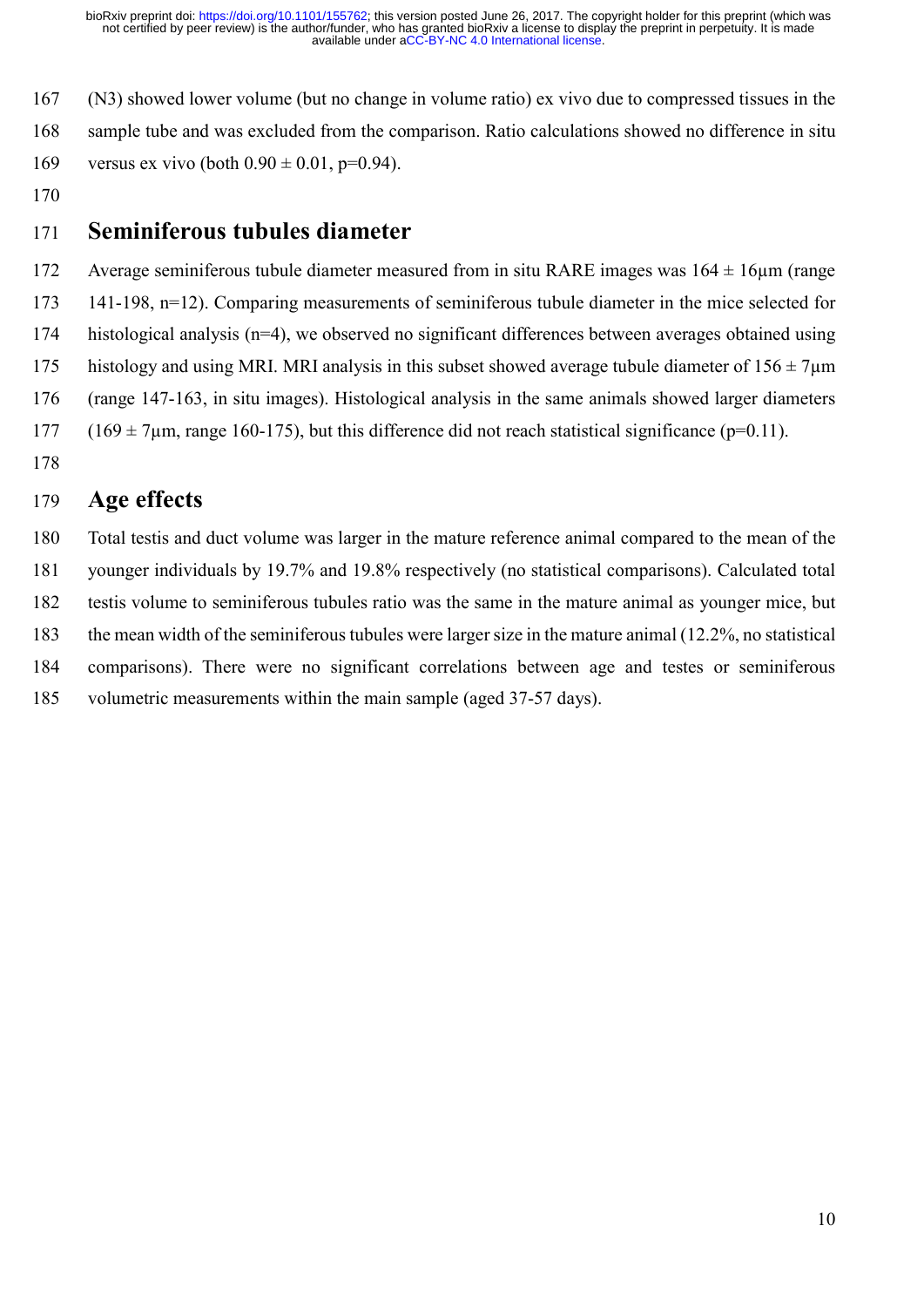# 186 Discussion

#### 187 Key findings

188 Mouse seminiferous tubules structure and extra-testicular tissues may be visualised in situ using 9.4T 189 MRI. MR images may be analysed and volumetric information quantified using automated image 190 analysis scripts.

191

#### 192 Quantification of images

193 The automated image analysis yielded data compatible with previous histological findings in similar 194 animal populations (10-12). We observed that total testis size was greater in the mature individual 195 compared to younger mice (10), but there was predictably no significant correlation with age in the 196 main sample, in which the majority of the mice were of a similar age (35-38 days old,  $N=7$ ). The 197 volume of seminiferous tubules was matched to testicular volume, as the total testicular volume to 198 tubules ratio was similar between individuals irrespective of testes size. This suggests no change in 199 testicular architecture within the age group (10). In the subset of mice selected for ex vivo imaging, 200 the calculated volumes did not differ between ex vivo and in situ scans. Our quantification method 201 thus yields repeatable and reliable volume estimates. Furthermore, as in situ scans were collected 202 over a shorter period and with fewer averages than ex vivo scans (Table 1), this indicates that our 203 analysis method remains robust across different levels of contrast.

204

205 We obtained in situ scans with in-plane resolution of 45µm (slice thickness 0.5mm), which allowed 206 us to observe the tubules (typically 150-200µm in diameter). Manual estimates of tubule diameter 207 were not significantly different to, albeit trending towards lower values than, those observed using 208 histology. Lower resolution and partial volume effects in the MR images may account in part for this 209 trend. Additionally, as thresholding was used to segment seminiferous tubules to obtain a clearer view 210 of the testicular composition, this could cause edges of tubules to be consistently underestimated as 211 a single voxel width was used to delineate adjacent tubules. Interpolating the images may improve 212 the accuracy of diameter estimation. While histology remains the gold standard for measuring 213 absolute tissue morphometry in small structures, MRI might be more accurate in larger structures as 214 it circumvents sources of tissue distortion (e.g. in murine brain imaging (13)).

215

216 MRI has a wider Field of View capability than most invasive procedures (e.g. histological analysis), 217 permitting the 3D exploration of whole structures with excellent soft tissue contrast. Comparatively, 218 histological analysis is limited to selected, small slices. MRI by contrast can capture full 3D images 219 of structures that would otherwise be too large for standard histological analysis. Here, we reliably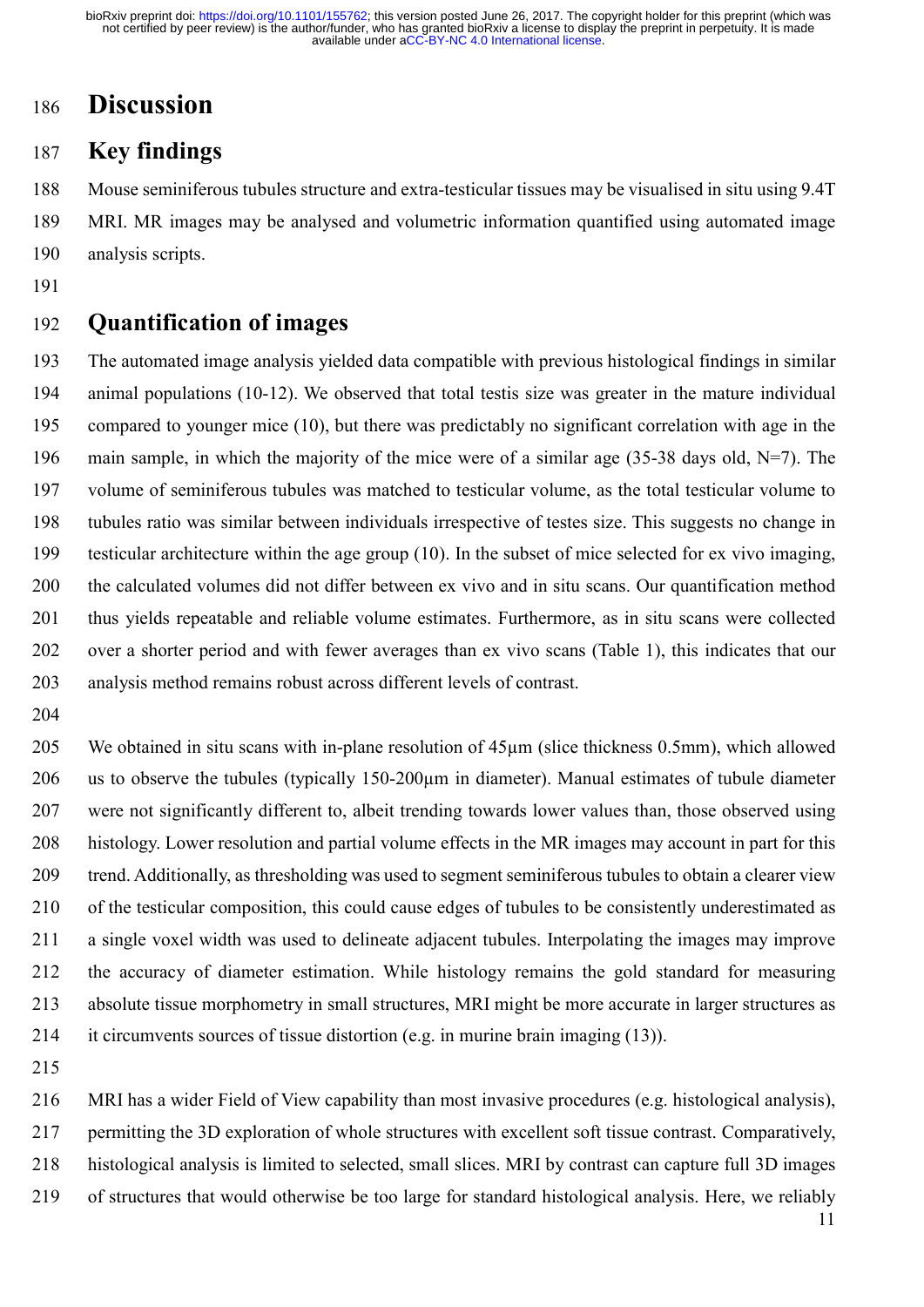220 obtained clear structural images of urogenital components, including the epididymis, penis, prostate 221 and bladder (Fig 3). The epididymis is of particular interest for fertility research, as sperm maturation 222 and development of motility potential occurs in this tissue (14). This unique temporal and spatial 223 capability makes MRI a valuable tool, and it has already been used in a range of murine models of 224 human disease (13, 15, 16) and physiology (17-19). Yet it remains underutilised in fertility research.

225

226 At 9.4T it is possible to obtain greater resolution and contrast than those obtained here, although this 227 comes at the cost of extended scan time. Fig 3 shows ex vivo and in situ images of testes from two 228 animals, illustrating the added contrast obtained in longer scans (ex vivo) compared to shorter scans 229 (in situ). Despite this difference, our automated volume calculations were highly similar for in situ 230 and ex vivo scans. Furthermore, T2 weighted fast spin-echo images with resolution of 30µm has been 231 achieved in 60 minutes for murine in vivo experiments without contrast agents (20). In rat testes, in 232 vivo scans at lower field strengths (4.7T) show tubular structure in T2 weighted images with scan 233 times of 68 minutes or less (5). Even lower field strengths (1.5T) have successfully been used in rats 234 to detect hypoperfusion following experimental testicular torsion using scan sequences lasting less 235 than 10 minutes (5, 21). This, combined with our high-resolution structural images in situ, strongly 236 suggests that high field strength MRI is both feasible and useful when investigating murine testes in 237 vivo.

238

## 239 MRI in murine models of fertility

240 Translation from animal research to human medicine is greatly aided by longitudinal experimental 241 designs. Such protocols add a temporal component to pre-clinical research that is generally 242 considered central to fully characterise physiological processes. MRI is uniquely positioned to 243 conduct this type of research as its non-invasive nature permits the study of progressions of disease 244 or development within-subject, resulting in increased experimental power and the potential for using 245 (and sacrificing) fewer animals. This is in line with the principle of the 3Rs in animal research: 246 Replacement, Reduction and Refinement.

247

248 The potential of MR extends beyond structural imaging, as live mice offer a range of additional 249 functional data. Diffusion imaging or functional imaging may provide information on fluid movement 250 and blood perfusion. Regional ischaemia, heightened perfusion, bloating vessels, and blocked or 251 damaged seminiferous tubules can all be imaged at high resolution. Contrast agents may be employed 252 to further optimise contrast and track vascularisation. Magnetic resonance spectroscopy (MRS) 253 information can also be obtained. MRS is a highly powerful tool for metabolic research that may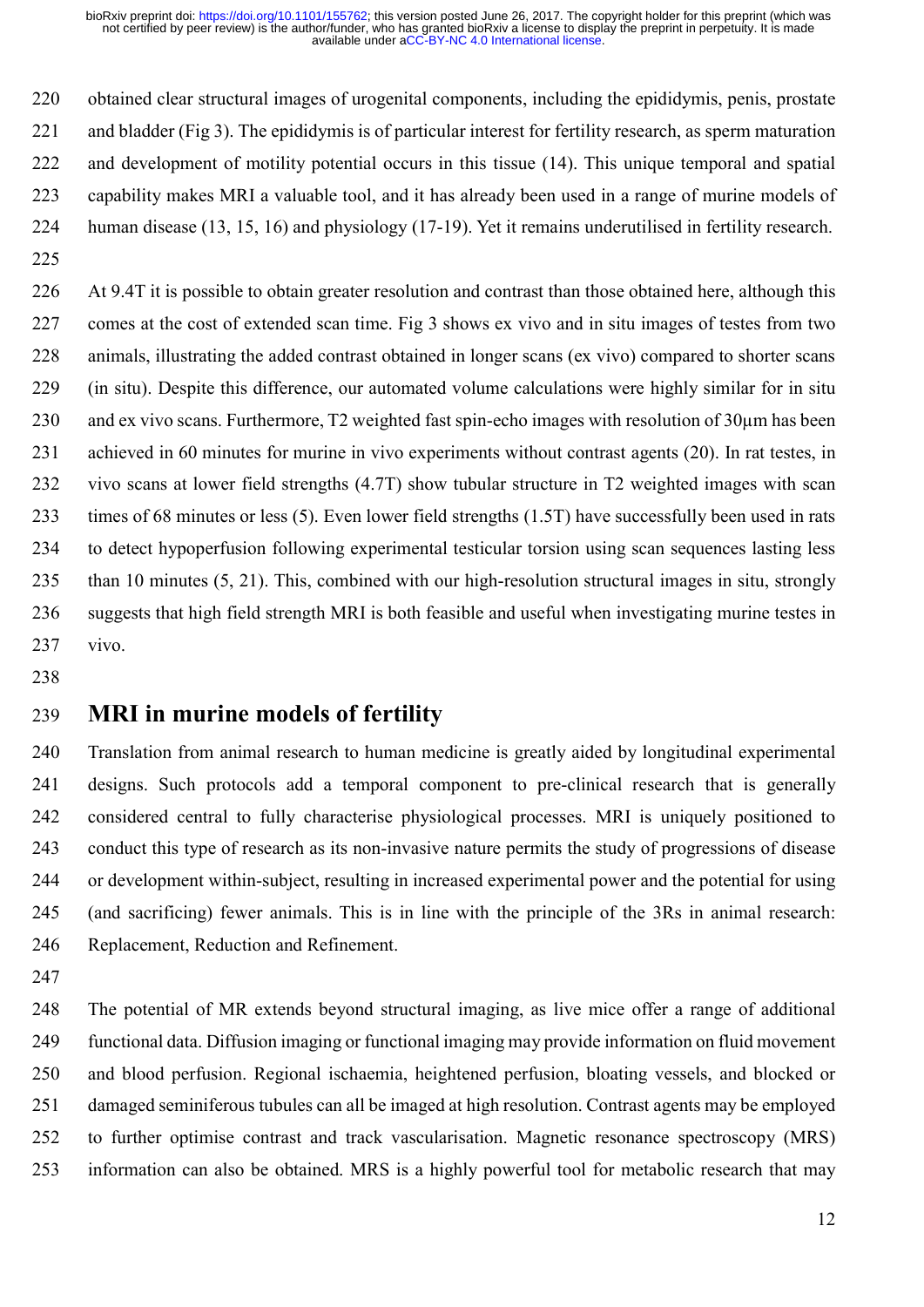254 allow us to probe spatially discreet metabolism. For example, MRS might be used to investigate 255 testicular tumour metabolism in vivo, or to track spermatogenesis variation over time within 256 seminiferous tubules.

257

## 258 Clinical potential

259 MRI/MRS may also be valuable clinical tools. For example, MRI can be used in humans to visualise 260 intratesticular lesions (22-24), testicular tumours (25), torsion (21, 26), varicoceles (27, 28) and 261 testicle location (29) at common clinical MR field strengths. Reduction in testicular size, epididymis 262 diameter or seminiferous tubule diameter (30) may be markers of disrupted spermatogenesis, and the 263 size of either could thus potentially be used as an indicator of pathology. This is supported by evidence 264 from MR images in rats with chronic spermatogenic impairment (5). MRI assessments may also be 265 used to guide testicular biopsies (31), reducing the number of invasive events and thus lessen the 266 chance of surgical complications and infertility (32). Furthermore, recent findings suggest that MRS 267 may be used to assess metabolite concentration in the testes in both humans (33) and rats (34), which 268 could offer information on spermatogenesis (33), possibly through assessment of phosphocholine 269 concentration as suggested by  ${}^{1}H$  magnetic resonance spectroscopy of snap frozen testicular tissue 270 from men with azoospermia (35). MR could thus be a useful technique in the clinic as well as a 271 valuable tool for experimental models of fertility.

272

#### 273 Limitations

274 The present study was conducted in deceased animals, and tissues were thus ischaemic at the point 275 of scanning. Some tissue degradation and blood pooling may also have occurred despite scanning 276 commencing immediately after sacrifice. Both ischaemia and tissue degradation would contribute to 277 reduced image quality.

278

#### 279 Conclusions

280 Damage to the testes may significantly impair fertility, and the investigation of testis structure is 281 central to research in male fertility. Short breeding cycles along with comparable spermatogenesis to 282 humans and a range of relevant breeds make the mouse model highly useful. High-field MRI is a 283 useful tool for mouse models of testicular morphology. Testicular composition can be visualised, and 284 volumetric analysis of MR images is predictable and reproducible for a murine model exhibiting no 285 testicular dysmorphy. The potential to image tissues associated with sperm maturation as well as 286 spermatogenesis emphasizes how MR could be a useful technique in mouse models of fertility.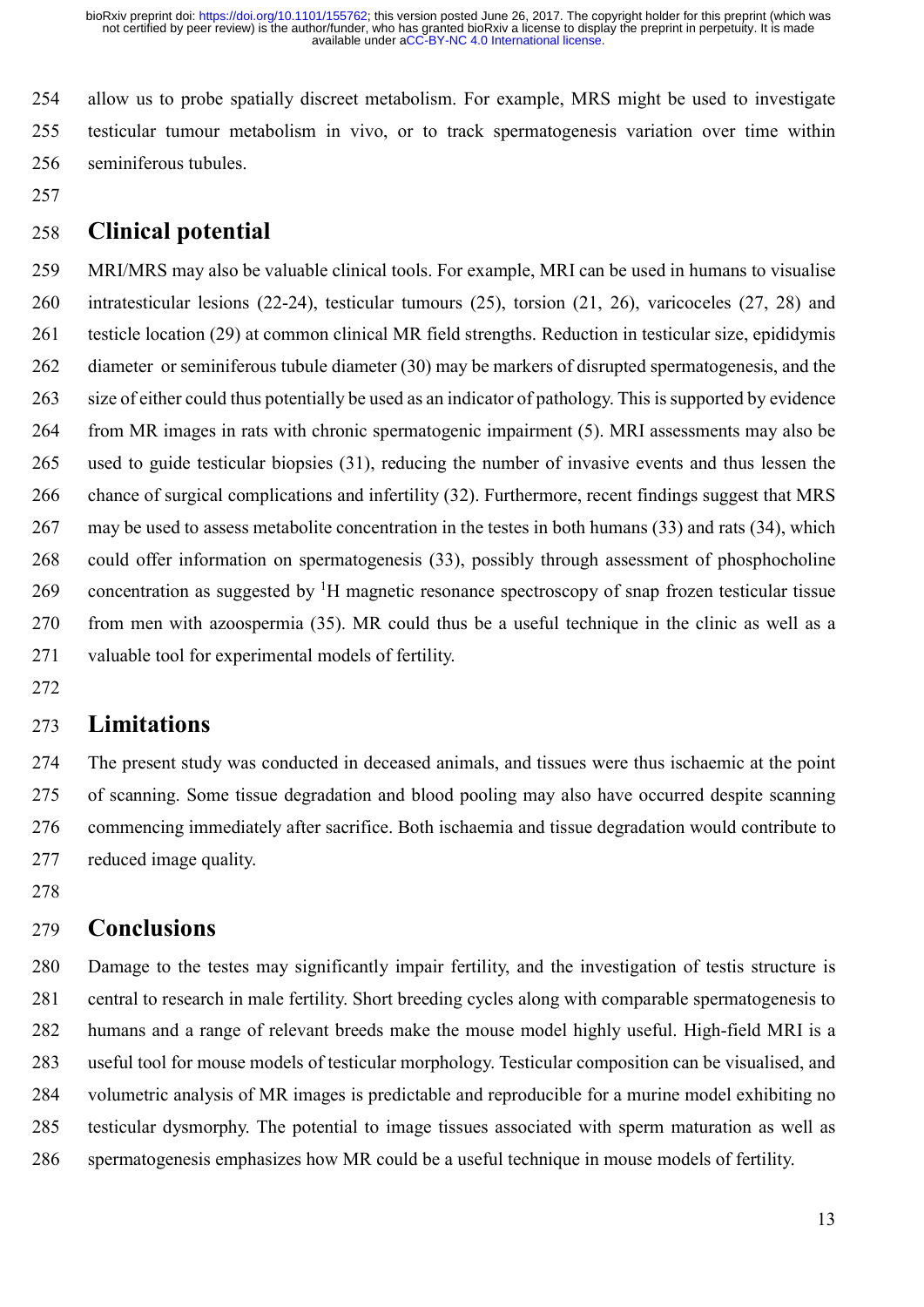# 287 Acknowledgements

288 We would like to thank the staff at the Biological Services Unit for their generous help and for 289 supplying the animals for this study. The study was funded by the MRC (Grant number 290 MR/M010473-1).

291

#### 292 References

293 1. Cooke HJ, Saunders PT. Mouse models of male infertility. Nat Rev Genet. 2002;3(10):790- 294 801.

295 2. Govero J, Esakky P, Scheaffer SM, Fernandez E, Drury A, Platt DJ, et al. Zika virus 296 infection damages the testes in mice. Nature. 2016;540(7633):438-42.

297 3. Kyathanahalli C, Bangalore S, Hanumanthappa K, Muralidhara. Experimental diabetes-

298 induced testicular damage in prepubertal rats. J Diabetes. 2014;6(1):48-59.

299 4. Bilommi R, Nawas BA, Kusmayadi DD, Diposarosa R, Chairul A, Hernowo BS. The effects

300 of glutathione on malondialdehyde expression and seminiferous tubule damage in experimental 301 testicular torsion-detorsion in Wistar rats. J Pediatr Urol. 2013;9(6 Pt B):1059-63.

302 5. Yamaguchi M, Mitsumori F, Watanabe H, Takaya N, Minami M. Visualization of 303 seminiferous tubules in rat testes in normal and diseased conditions by high-resolution MRI. Magn 304 Reson Med. 2009;62(3):637-44.

305 6. Mehrpour O, Karrari P, Zamani N, Tsatsakis AM, Abdollahi M. Occupational exposure to 306 pesticides and consequences on male semen and fertility: a review. Toxicol Lett. 2014;230(2):146- 307 56.

308 7. La Maestra S, De Flora S, Micale RT. Effect of cigarette smoke on DNA damage, oxidative 309 stress, and morphological alterations in mouse testis and spermatozoa. Int J Hyg Environ Health. 310 2015;218(1):117-22.

311 8. Marettova E, Maretta M, Legath J. Toxic effects of cadmium on testis of birds and 312 mammals: a review. Anim Reprod Sci. 2015;155:1-10.

313 9. Otsu N. A Threshold Selection Method from Gray-Level Histograms. IEEE Trans Sys, Man, 314 Cyber. 1979;9(1):62-6.

315 10. Montoto LG, Arregui L, Sanchez NM, Gomendio M, Roldan ER. Postnatal testicular

316 development in mouse species with different levels of sperm competition. Reproduction.

317 2012;143(3):333-46.

- 318 11. Mehraein F, Negahdar F. Morphometric evaluation of seminiferous tubules in aged mice 319 testes after melatonin administration. Cell J. 2011;13(1):1-4.
- 320 12. O'Shaughnessy PJ, Monteiro A, Abel M. Testicular development in mice lacking receptors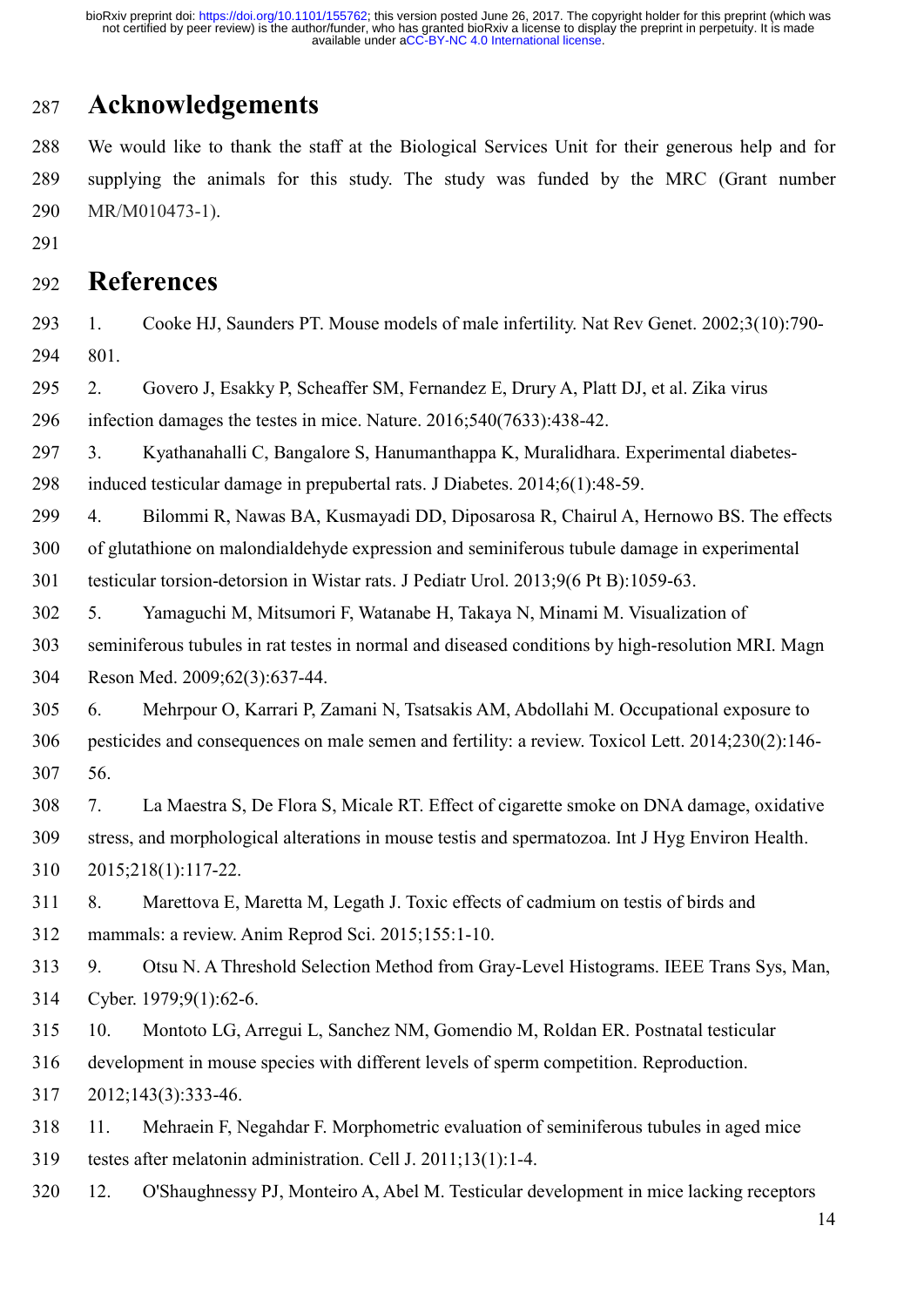321 for follicle stimulating hormone and androgen. PLoS One. 2012;7(4):e35136.

322 13. Steventon JJ, Trueman RC, Ma D, Yhnell E, Bayram-Weston Z, Modat M, et al.

323 Longitudinal in vivo MRI in a Huntington's disease mouse model: Global atrophy in the absence of

324 white matter microstructural damage. Sci Rep. 2016;6:32423.

325 14. Cornwall GA. New insights into epididymal biology and function. Hum Reprod Update. 326 2009;15(2):213-27.

327 15. Bruckner M, Lenz P, Mucke MM, Gohar F, Willeke P, Domagk D, et al. Diagnostic imaging 328 advances in murine models of colitis. World J Gastroenterol. 2016;22(3):996-1007.

329 16. Lyons SK. Imaging Mouse Models of Cancer. Cancer J. 2015;21(3):152-64.

330 17. Dall'Ara E, Boudiffa M, Taylor C, Schug D, Fiegle E, Kennerley AJ, et al. Longitudinal 331 imaging of the ageing mouse. Mech Ageing Dev. 2016;160:93-116.

332 18. Vanhoutte L, Gerber BL, Gallez B, Po C, Magat J, Jean-Luc B, et al. High field magnetic

333 resonance imaging of rodents in cardiovascular research. Basic Res Cardiol. 2016;111(4):46.

334 19. Bar A, Skorka T, Jasinski K, Chlopicki S. MRI-based assessment of endothelial function in 335 mice in vivo. Pharmacol Rep. 2015;67(4):765-70.

336 20. Boretius S, Kasper L, Tammer R, Michaelis T, Frahm J. MRI of cellular layers in mouse 337 brain in vivo. Neuroimage. 2009;47(4):1252-60.

338 21. Kaipia A, Ryymin P, Makela E, Aaltonen M, Kahara V, Kangasniemi M. Magnetic

339 resonance imaging of experimental testicular torsion. Int J Androl. 2005;28(6):355-9.

340 22. Parenti GC, Feletti F, Brandini F, Palmarini D, Zago S, Ginevra A, et al. Imaging of the 341 scrotum: role of MRI. Radiol Med. 2009;114(3):414-24.

342 23. Tsili AC, Argyropoulou MI, Giannakis D, Tsampalas S, Sofikitis N, Tsampoulas K.

343 Diffusion-weighted MR imaging of normal and abnormal scrotum: preliminary results. Asian J 344 Androl. 2012;14(4):649-54.

345 24. Tsili AC, Argyropoulou MI, Astrakas LG, Ntoulia EA, Giannakis D, Sofikitis N, et al.

346 Dynamic contrast-enhanced subtraction MRI for characterizing intratesticular mass lesions. AJR

347 Am J Roentgenol. 2013;200(3):578-85.

348 25. Secil M, Altay C, Basara I. State of the art in germ cell tumor imaging. Urol Oncol. 349 2016;34(3):156-64.

350 26. Maki D, Watanabe Y, Nagayama M, Ishimori T, Okumura A, Amoh Y, et al. Diffusion-

351 weighted magnetic resonance imaging in the detection of testicular torsion: feasibility study. J Magn

352 Reson Imaging. 2011;34(5):1137-42.

353 27. Karakas E, Karakas O, Cullu N, Badem OF, Boyaci FN, Gulum M, et al. Diffusion-weighted

354 MRI of the testes in patients with varicocele: a preliminary study. AJR Am J Roentgenol.

355 2014;202(2):324-8.